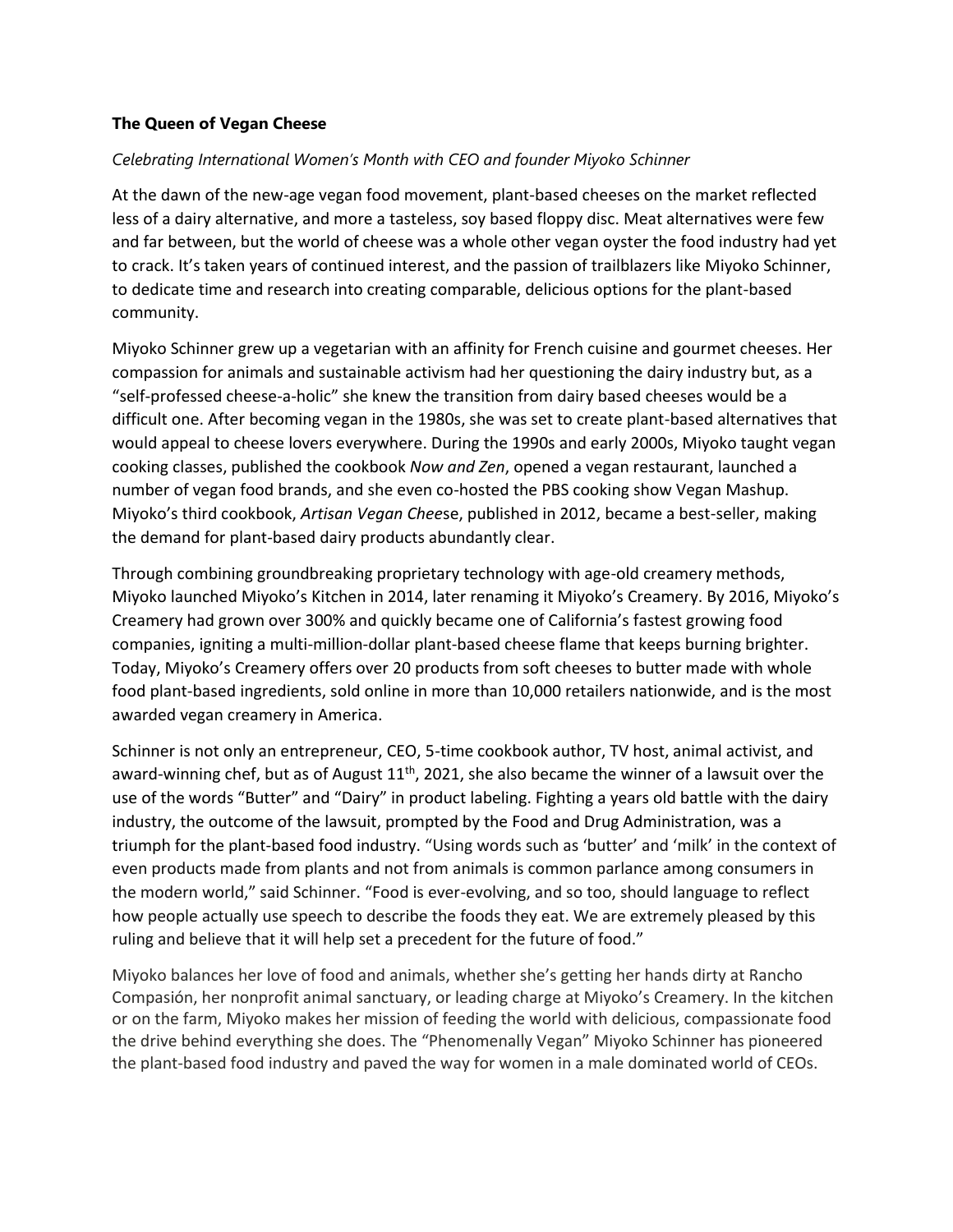

Miyoko and Tessa